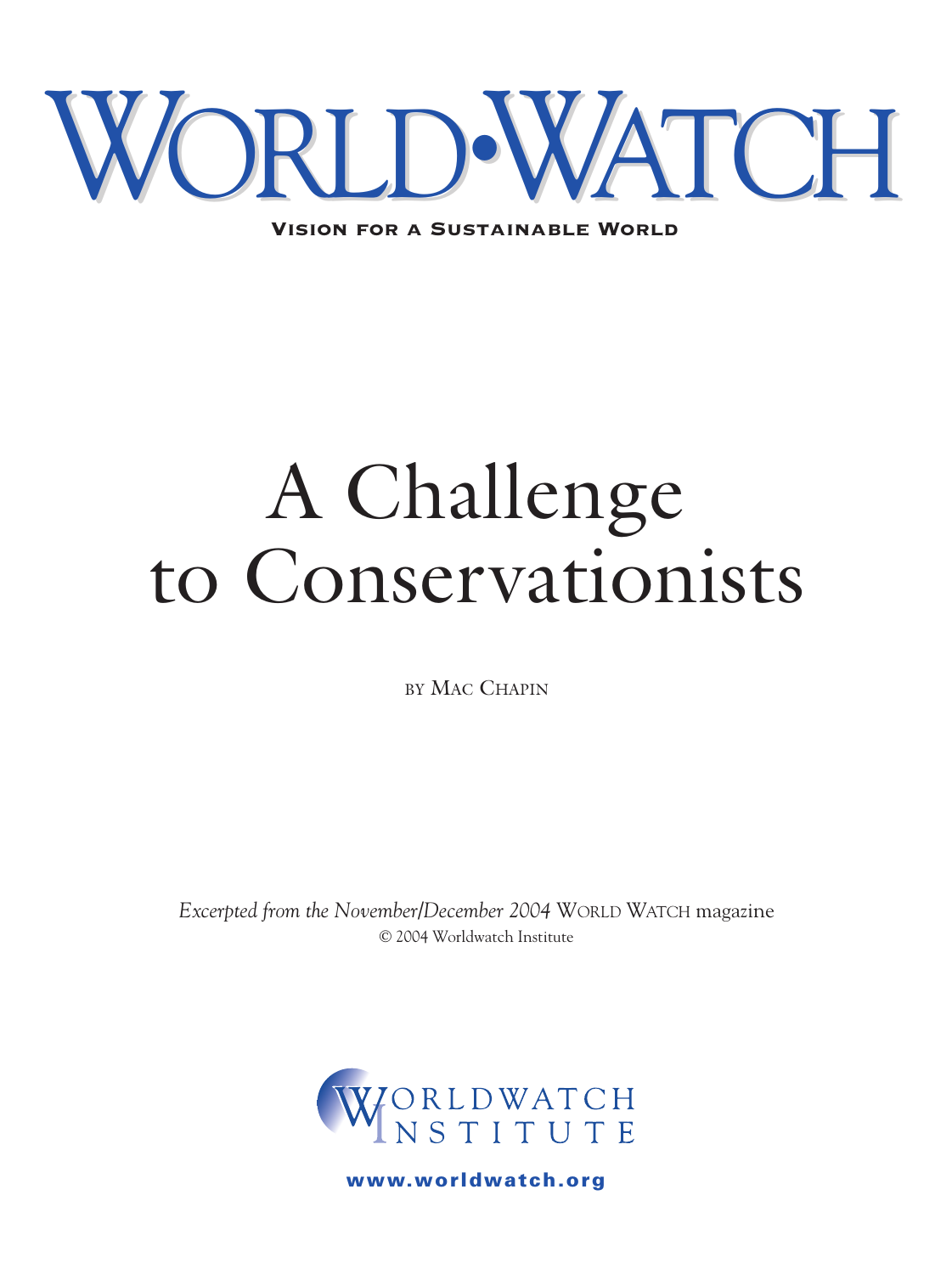# A Challenge to Conservationists

As corporate and government money flow into the three big international organizations that dominate the world's conservation agenda, their programs have been marked by growing conflicts of interest—and by a disturbing neglect of the indigenous peoples whose land they are in business to protect.

### BY MAC CHAPIN

### **A WAKE-UP CALL**

In June 2003, representatives of major foundations concerned with the planet's threatened biodiversity\* gathered in South Dakota for a meeting of the Consultative Group on Biodiversity. On the second evening, after dinner, several of the attendees met to discuss a problem about which they had become increasingly disturbed. In recent years, their foundations had given millions of dollars of support to nonprofit conservation organizations, and had even helped some of those groups get launched. Now, however, there were indications that three of the largest of these organizations—World Wildlife Fund (WWF), Conservation International (CI), and The Nature Conservancy (TNC)—were increasingly excluding, from full involvement in their programs, the indigenous and traditional peoples living in territories the conservationists were try-

#### *Editor's Note*

*We anticipate that this article will launch an open and public discussion about a complex and contentious issue that has been debated behind closed doors in recent months. While the fresh air may at times be chilly, we believe that active, engaged discussion is essential to resolving these issues and to strengthening the conservation and indigenous community movements.*

*The author of the article is an active "player" in that debate, and we look forward to publishing other views in the January/ February issue. We therefore invite all interested readers, including staff of the "Big Three" conservation organizations discussed herein, to submit responses for publication. We welcome the views of indigenous people, NGOs that are working with indigenous groups, foundations or agencies that fund such work, and others concerned with these issues.*

ing to protect.† In some cases, there were complaints that the conservationists were being abusive.

The meeting led to a series of soul-searching discussions, led by Jeff Campbell of the Ford Foundation, who initiated two studies—one to assess what was really happening between the indigenous communities and conservationists, and the other to look into the financial situation of each of these three big groups.

The work plan (or "terms of reference") given to the investigators contained two key observations about the three conservation giants: they had become extremely large and wealthy in a short period of time; and they were promoting global approaches to conservation "that have evoked a number of questions and complaints—from local communities, national NGOs and human rights activists."

Because the two studies provided only a quick first foray into terrain that is undeniably complex, geographically extensive, and diverse (WWF, for example, works in more than 90 countries around the world),

<sup>\*</sup> Among those foundations represented were Ford, MacArthur, Moriah, Wallace Global, C.S. Mott, and Oak.

<sup>†</sup> "Indigenous and traditional peoples" is a more inclusive category than simply "indigenous peoples." "Traditional peoples" includes nonindigenous groups that are long-standing residents of wilderness areas, such as the rubber tappers of Brazil and long-term Ladino and Creole residents of the Caribbean coastal region of Central America.

Documentation of this article is presented here in two forms: footnotes (flagged by asterisks and daggers) elaborating on key points; and source references (flagged by superscripts) listed in sequence at the end of the article.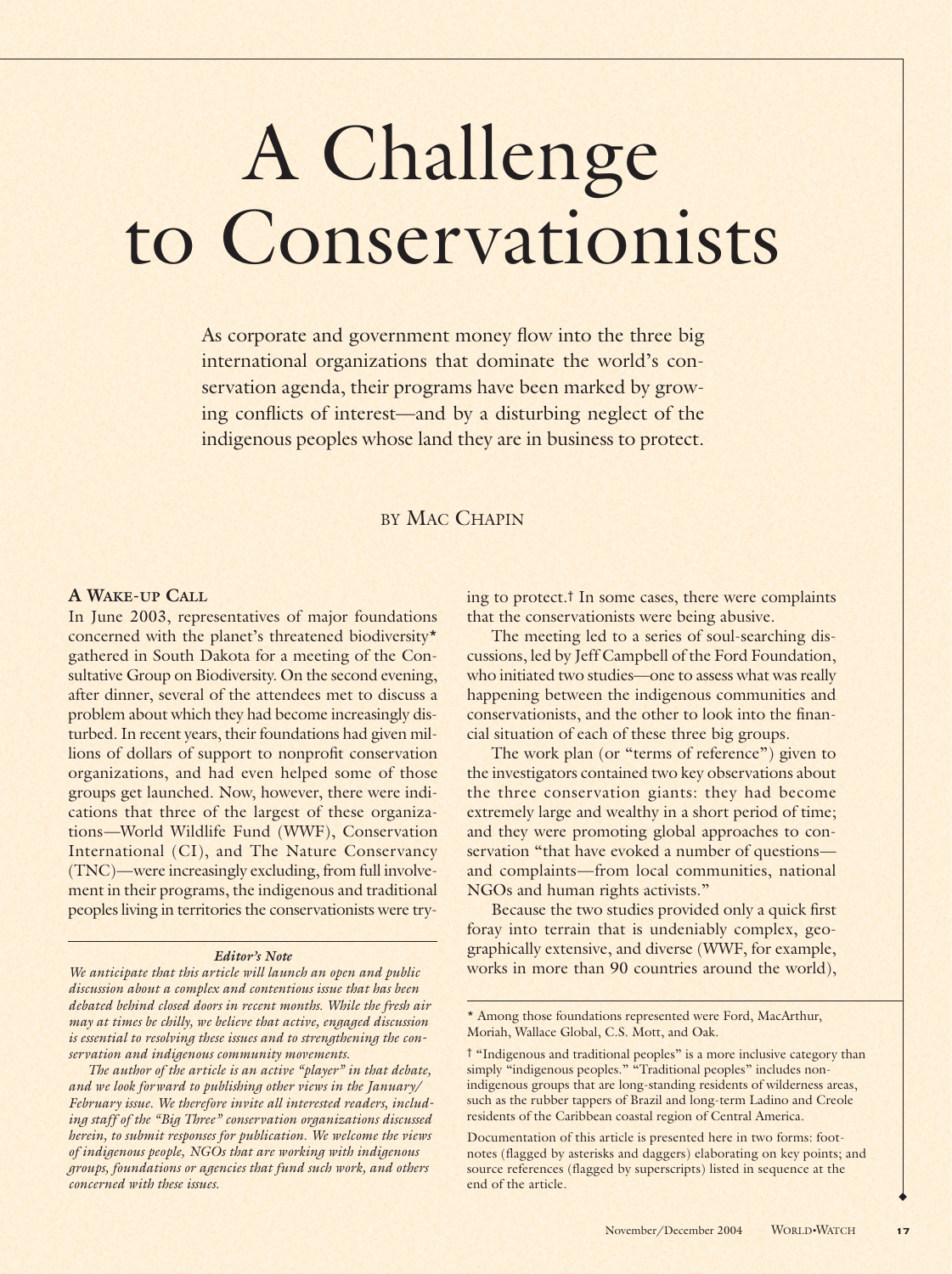they were understood to be just rough sketches that could help orient discussions among the concerned foundations. The findings were not intended—initially, at least—for publication.

There were many people working either in the field (as I was) or in the foundations sponsoring field projects in biodiversity and cultural diversity, who wanted to see these findings aired. As an anthropologist who had been working with indigenous peoples for more than 35 years (most recently as director of the Center for Native Lands), I was acutely familiar—and increasingly uneasy—with the conditions that had precipitated the two Ford investigations.

#### **HISTORICAL CONTEXT**

Complaints had been building for more than a decade, and they paralleled the extraordinary growth of the major conservation organizations. WWF, for example, was founded in 1961 with a small office in Switzerland. Its program was limited to coordination and fundraising activities for the International Union for the Conservation of Nature (IUCN), which implemented programs in the field. WWF grew slowly over the ensuing years, spawning country and regional offices in various countries of the industrial north. Third World countries weren't included until later. During the first two decades, despite its expansion, the WWF family remained small. In the late 1970s, for example, the U.S. branch of WWF fit on one floor of a relatively small building on Dupont Circle in Washington, D.C., staffed by 25 people. In the early 1980s, it began to grow rapidly—and today fills up four floors of a luxurious building nearby. Worldwide, the U.S. and international branches of WWF now employ close to 4,000 people.

The Nature Conservancy started up in the mid-1940s, when a small group of scientists joined forces to save natural areas in the United States. In 1965 TNC used a grant from the Ford Foundation to pay the salary of its first full-time president. In the 1970s, it grew to cover all 50 states and expanded into Latin America. Fueled by fresh injections of bilateral and multilateral money, as well as corporate support, it began a vertiginous growth spurt in the 1990s—and spread into new regions of the globe; yet the bulk of TNC's work is carried out domestically. It is now the largest conservation organization in the world, with assets in excess of \$3 billion.

Conservation International began in dramatic fashion in 1986. During the previous several years, TNC's international program had grown rapidly, and tension with its other programs had mounted. When TNC's central management tried to rein it in, virtually the entire international staff bolted and transformed itself into CI. From the start, the new organization was well equipped with staff, contacts, and money it had assembled beforehand. In 1989, it brought in yet another group of defectors—this time from WWF—and began expanding with the help of an aggressive fundraising machine that has become the envy of all of its competitors. However, a substantial portion of its funding comes from just four organizations: the Gordon & Betty Moore Foundation, the MacArthur Foundation, the World Bank, and the Global Environment Facility (GEF). TNC and WWF, in contrast, have far more diverse funding bases.

Discussion of "natural" alliances between conservationists and indigenous peoples and the need to work closely with local communities, common just a few years ago, has largely disappeared. It has been displaced, in the biggest conservationist NGOs, by talk of changed priorities, with a new focus on large-scale conservation strategies and the importance of science, rather than social realities, in determining their agendas. At the same time, there has been an undercurrent of talk about how "difficult" indigenous peoples can be, how hard they are to work with, and, in places such as Ecuador, Bolivia, and the Chiapas region of Mexico, how some have moved in the direction of civil disruption and even violence. Then there have been cautions from various quarters of the conservation movement that indigenous peoples are not—contrary to what many of them have been advertising—suitable allies because they, like most other people, are not even good conservationists, sometimes choosing their economic wellbeing over preservation of natural resources. Examples of the Kayapó in Brazil logging their forests and Mayans slashing and burning the forests of the Petén of Guatemala are often trotted out as examples of the destructive tendencies of indigenous peoples.

Indigenous peoples, on whose land the three conservation groups have launched a plethora of programs, have for their part become increasingly hostile. One of their primary disagreements is over the establishment of protected natural areas, which, according to the human inhabitants of those areas, often infringe on their rights. Sometimes the indigenous people are evicted, and the conservationists frequently seem to be behind the evictions. On other occasions, traditional uses of the land have been declared "illegal," resulting in prosecution of the inhabitants by government authorities. Coupled to all of this has been the partnering of conservationist organizations with multinational corporations—particularly in the businesses of gas and oil, pharmaceuticals, and mining—that are directly involved in pillaging and destroying forest areas owned by indigenous peoples.

How did relations deteriorate so rapidly and so drastically? In the 1970s and through much of the 1980s, conservationists and indigenous peoples had little to do with each other. In Latin America, for example, the large conservation NGOs tended to work through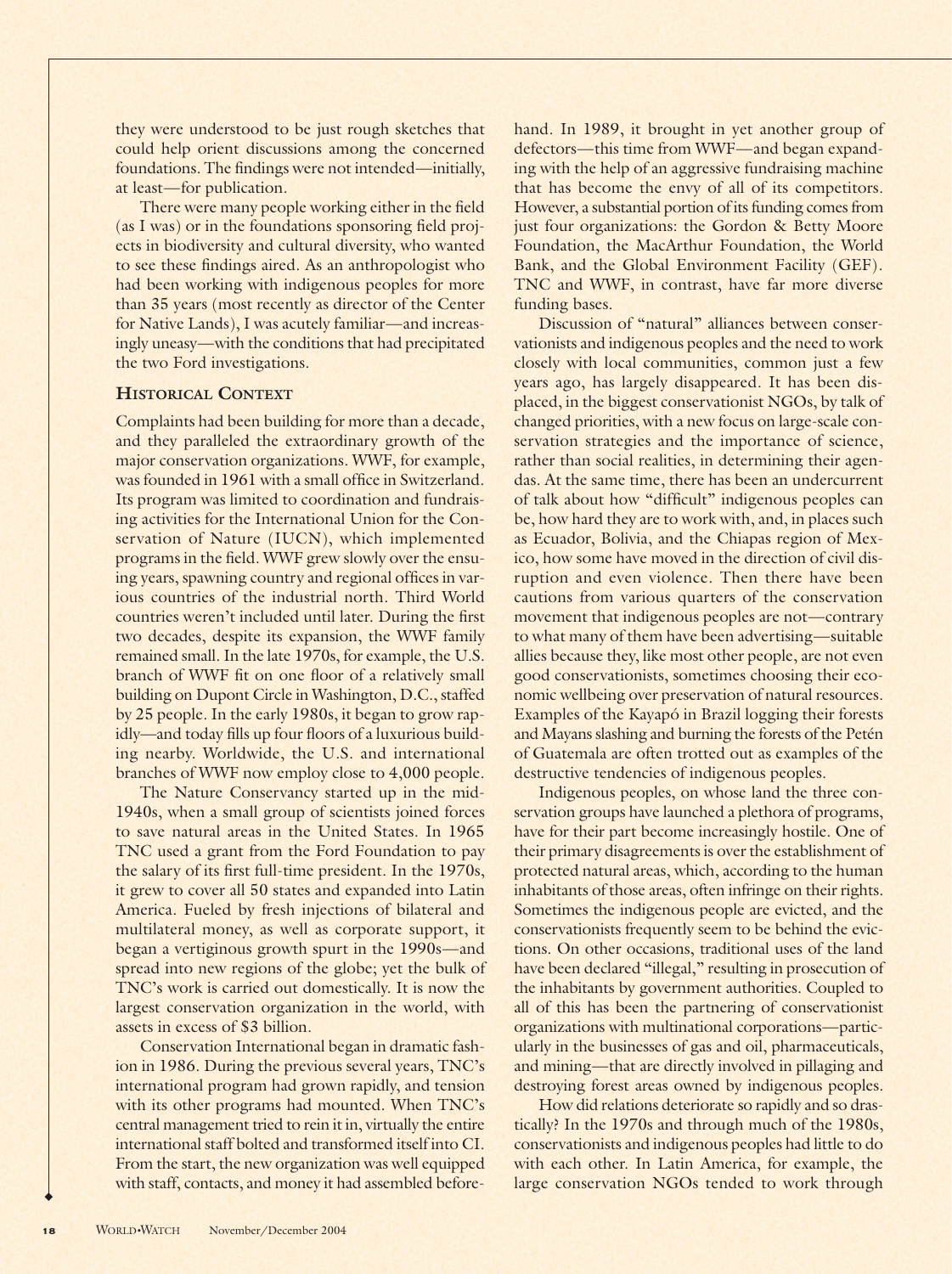

urban-based local groups and there was little awareness of who the indigenous peoples in the various countries were. By the mid-1980s, however, the wall was breached within WWF by a program called Wildlands and Human Needs, a community-based conservation effort, with financing from the U.S. Agency for International Development (USAID). This was seen as something of a distraction by many within WWF, who were mainly biologists lacking experience working with communities. They viewed the new program as an unwanted diversion from strict conservation, which they saw as their mission. It was seen as an imposition by USAID, which was pushing for a more grassroots approach.

In 1989, the Coordinating Body of Indigenous Organizations of the Amazon Basin (COICA) made an appeal directly to "the community of concerned environmentalists" at the international level, proposing that they form an alliance "in defense of our Amazonian homeland."1 COICA's call for collaborative action came at a time when the Amazonian ecosystem was being threatened as never before by heavily funded and ill-conceived development and colonization projects, cattle ranching, and unregulated logging and mining operations. The appeal noted that the conservationists "have left us, the Indigenous Peoples, out of your vision of the Amazonian Biosphere." That omission, they claimed, was the primary reason the

conservationists' programs were ineffectual.

COICA's appeal presented *Two Agendas—*one for conservationists, the other for the multilateral banks. It included this declaration:

*We, the Indigenous Peoples, have been an integral part of the Amazon Biosphere for millennia. We have used and cared for the resources of that biosphere with a great deal of respect, because it is our home, and because we know that our survival and that of our future generations depends on it. Our accumulated knowledge about the ecology of our home, our models for living with the peculiarities of the Amazon Biosphere, our reverence and respect for the tropical forest and its other inhabitants, both plant and animal, are the keys to guaranteeing the future of the Amazon Basin, not only for our peoples, but also for all humanity.*<sup>2</sup>

COICA's arguments combined human rights considerations with practical suggestions for action in the areas of sustainable development, territorial defense, conservation, and research, all reflecting indigenous priorities. It proposed that the conservation and development organizations "work directly with our organizations on all your programs and campaigns which affect our homelands." At the time, this suggestion came as a revelation to many conservationists—an alternative approach that just might work!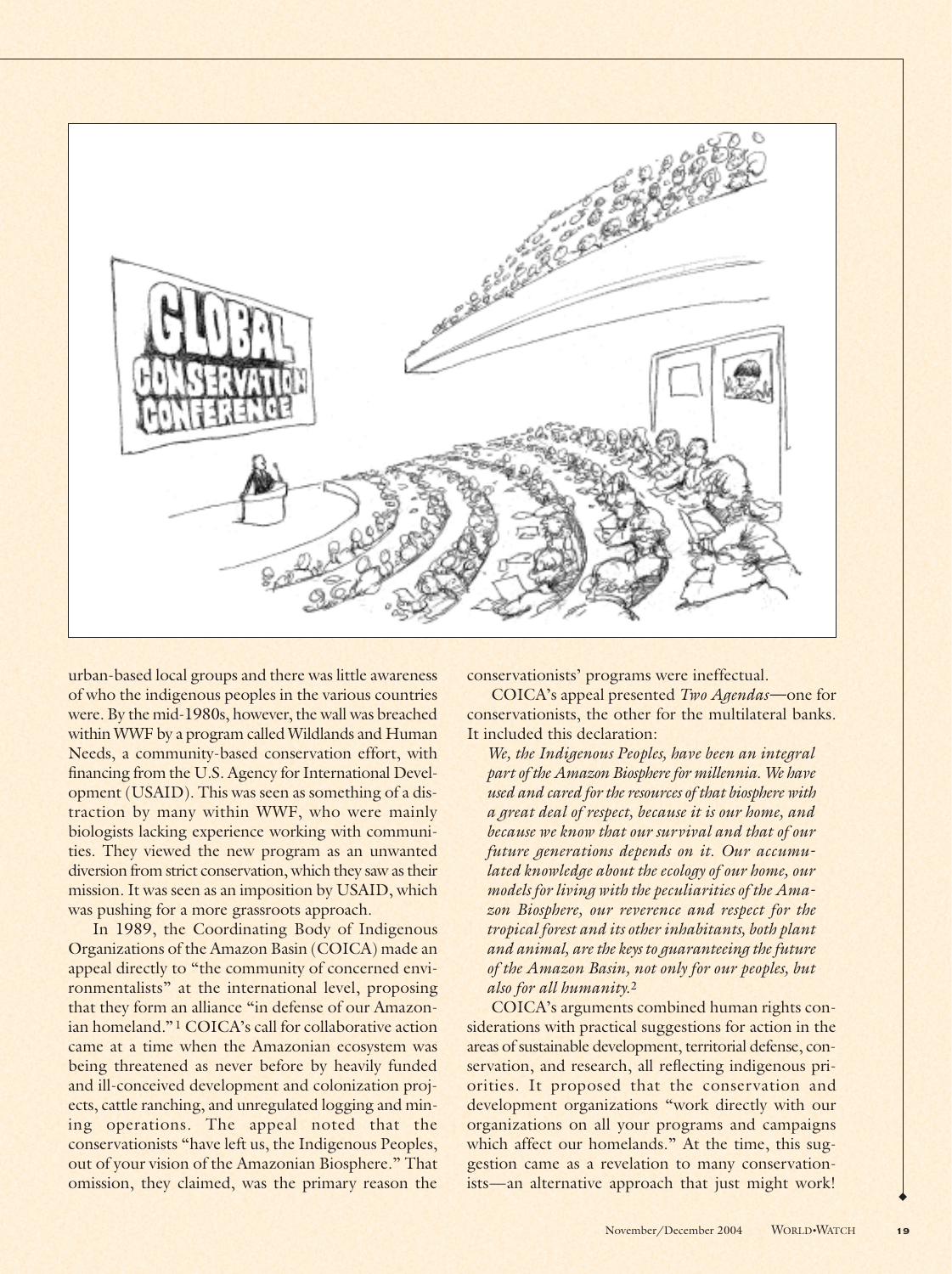Some of them wondered why such an obvious connection had not occurred to them earlier.

*Two Agendas* had great impact around the world and generated much discussion about partnerships, alliances, co-management of protected areas, participatory management, and a variety of other working relationships. In May 1990, COICA hosted The First Amazon Summit Meeting Between Indigenous Peoples and Environmentalists, in the Peruvian city of Iquitos. Delegates arrived from indigenous communities in Peru, Bolivia, Ecuador, Colombia, and Brazil, as well as from the Bank Information Center, the Fundación Peruana para la Conservación de la Naturaleza, Friends of the Earth, Greenpeace, National Wildlife Federation, Probe International, Rainforest Action Network, The Rainforest Alliance, the Sierra Club Legal Defense Fund, the World Resources Institute, CI, and WWF. At the end of this meeting, everyone signed the *Declaration of Iquitos*, which, among other things, concluded that "it is necessary to continue working in the future as an alliance of indigenous peoples and environmentalists for an Amazonia for humanity."<sup>3</sup>

In 1992, the role of indigenous peoples in protected areas was a major topic at the International Union for the Conservation of Nature-sponsored IVth World Congress on National Parks and Protected Areas, held in Caracas, Venezuela. During this period, the IUCN and WWF began producing a stream of declarations, statements of principles, and policy documents discussing the value of traditional knowledge, the need to respect indigenous traditions, and the importance of forging partnerships.4

The IUCN-WWF "Principles and Guidelines on Indigenous and Traditional Peoples and Protected Areas," was formally presented in October 1996.<sup>5</sup> It begins with the observation that indigenous peoples have a long history with the natural world and "a deep understanding of it." It continues: "Often they have made significant contributions to the maintenance of many of the earth's most fragile ecosystems," and therefore there is no inherent conflict between the objectives of conservationists and indigenous peoples. "Moreover, [indigenous peoples] should be recognized as rightful, equal partners in the development and implementation of conservation strategies that affect their lands, territories, waters, coastal seas, and other resources, and in particular in the establishment and management of protected areas." If somewhat patronizing in tone, at least the document spelled out the need for co-management and respect for both indigenous peoples and their knowledge of the environment.

In the late 1980s and early 1990s, the conservation groups began designing programs to work with communities. Donors, too—both private foundations and multi- and bilateral donor agencies—strongly supported this approach to what was then in vogue: the concept of sustainable development. It soon became a bandwagon onto which many organizations jumped.<sup>6</sup> The initiatives that appeared were variously called "community-based natural resource management," "community-based conservation," "sustainable development and use," "grassroots conservation," "devolution of resource rights to local communities," and—perhaps most commonly—"integrated conservation and development programs" (ICDPs). It is important to note that all of these terms were generated by the conservation organizations, not by the indigenous peoples; and the programs were designed and run by the conservationists, not the indigenous peoples. Funders provided money to the conservation organizations to develop programs for indigenous communities, and small units were formed in-house to carry out this mandate.

#### **EMERGING DIFFICULTIES**

The outcome of these attempts to work with indigenous communities was, with a few exceptions, a string of failures. On the ground, ICDPs were generally paternalistic, lacking in expertise, and one-sided—driven largely by the agendas of the conservationists, with little indigenous input. As a consequence, few partnerships were formed in the wake of COICA's proposal, and few of those that were formed functioned very well. According to Thomas McShane of WWF International, "Encouraged by the frantic quest for examples of sustainable development, ICDPs exploded in popularity, rapidly advancing from an untested idea attracting seed money to 'best practice' for biodiversity conservation." The fact that conservation organizations were perhaps not suited to work in the social and economic realms was missed in all the excitement. Successes have been few and far between, and today an expanding barrage of mostly critical literature has fueled concern among organizations implementing and financing ICDPs.7

Others, however, have claimed that communitybased conservation schemes are inherently contrary to the goals of biodiversity conservation, which should be based on rigorous biological science. For this reason, it is said, they are doomed to failure, regardless of who runs them or how they are run. TNC's Katrina Brandon and her colleagues Kent H. Redford and Steven E. Sanderson wrote, "The trend to promote sustainable use of resources as a means to protect these resources, while politically expedient and intellectually appealing, is not well grounded in biological and ecological knowledge. Not all things can be preserved through use. Not all places should be open to use. Without an understanding of broader ecosystem dynamics at specific sites, strategies promoting sustainable use will lead to substantial losses of biodiversity."8

In their discussion of TNC's Parks in Peril (PiP)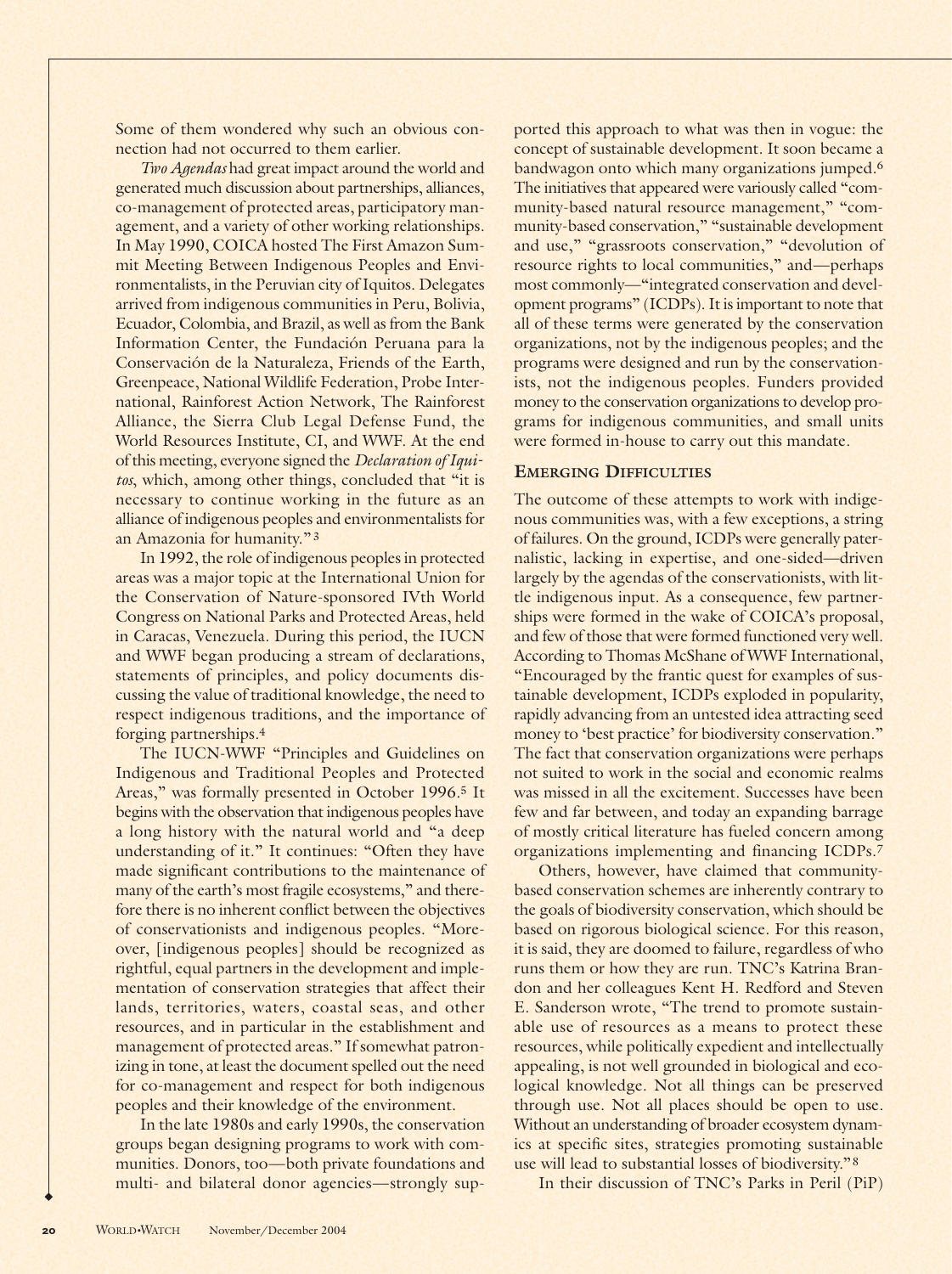program, financed by USAID during the 1990s, Brandon, Redford, and Sanderson repeatedly call community-based conservation approaches "catchy phrases" and "slogans" based on "stereotypes." These slogans and catchy phrases, they say, mislead by promising that "conflicts over resources can be resolved with relative ease" (Ibid.) and divert us from the true task of protecting biodiversity, which has to be an enterprise based on sound science. Redford, in particular, has sought over the years to debunk the stereotype of the "noble ecological savage,"<sup>9</sup> which he claims has been cynically used by "…indigenous peoples and their advocates…because they recognize the power of this concept in rallying support for their struggle for land rights, particularly from important international conservation organizations."<sup>10</sup>

Be this as it may, the core fact remains that indigenous peoples were never given the chance to design and run their own projects, and with conservationists at the helm the failures mounted. Many projects were ill conceived by the conservationists. Projects dealing with agroforestry and organic gardening fell apart because no one had figured out how to market what was grown. Local ecological conditions were often wrong for the crops introduced. Local people were not interested in setting up parks and doing management plans, which was what the conservationists proposed. Environmental education projects in indigenous areas were modeled on urban programs. In short, the conservationists had little experience working with community groups.

Funders grew impatient, and relations between conservationists and indigenous peoples became increasingly tense—and, in some respects, intransigent. In its official policies, WWF-U.S. has continued to voice respect for indigenous peoples, yet in many of its pronouncements it displays a studied lack of interest toward partnerships with indigenous or local communities of any stripe.\* In broad strategy statements about its ecoregional approach, WWF simply avoids talk of involvement with indigenous peoples at all.† In late 2002, the director of the WWF Latin America program told me flatly, in reference to the Amazon Basin, "We don't work with indigenous people. We don't have the capacity to work with indigenous people." Around this time, a CI biologist who works with the Kayapó in the Lower Xingu region of Brazil told me: "Quite frankly, I don't care what the Indians want. We have to work to conserve the biodiversity."

This last comment may sound crass, but I believe that it accurately represents the prevalent way of thinking within the large conservation organizations. Although they won't say it openly, the attitude of many conservationists is that they have the money and they are going to call the shots. They have cordoned off certain areas for conservation, and in their own minds they have a clear

idea of what should be done. "They see themselves as scientists doing God's work," says one critic, pointing out the conservationists' sense of "a divine mission to save the Earth." Armed with science, they define the terms of engagement. Then they invite the indigenous residents to participate in the agenda that they have laid out. If the indigenous peoples don't like the agenda, they will simply be ignored. "I think there's been a shift," says a key official at one of the major foundations that have supported the conservationist NGOs—"a shift away from building local capacity [by helping to launch local NGOs that can then work with the indigenous communities in their own countries]. These groups now see themselves as semi-permanent international organizations, that are *not* working themselves out of a job."

The fact is that indigenous peoples and conservationists have very different agendas. Indigenous agendas almost invariably begin with the need to protect and legalize their lands for their own use. They emphasize the importance of finding ways to make a living on the land without destroying those resources. And they give high priority to documenting their people's history, traditions, and cultural identity.

Conservationist agendas, by contrast, often begin with the need to establish protected areas that are offlimits to people, and to develop management plans. If they include indigenous peoples in their plans, they tend to see those people more as a possible means to an end rather than as ends in themselves. They are seldom willing to support legal battles over land tenure and the strengthening of indigenous organizations; they consider these actions "too political" and outside their conservationist mandate. They have been reluctant to support indigenous peoples in their struggles against oil, mining, and logging companies that are destroying vast swaths of rainforest throughout the world. Again, the excuse is that such interventions would be "too political," and the conservationists often defer to

<sup>\*</sup> In 2000, WWF International, in collaboration with a group called Terralingua, produced a report entitled *Indigenous and Traditional Peoples of the World and Ecoregion Conservation: An Integrated Approach to Conserving the World's Biological and Cultural Diversity* (endnote 32). This was an attempt to bring together the earlier policy statements and the ecoregional approach; yet it appears to have had little effect on WWF's program, and in any case the major author, Gonzalo Oviedo, departed from WWF International shortly after.

<sup>†</sup> A WWF document titled "A Guide to Socioeconomic Assessments for Ecoregion Conservation," published in 2000, talks about potential collaborators and partners ("'partnership' implies a closer working relationship"). It notes that "reversing biodiversity loss at the scales required by ecoregion conservation may require close collaboration or partnerships with and among industry, the private sector, resource owners and harvesters, government development agencies, foreign affairs departments, policy fora, and others" (WWF-U.S. Ecoregional Conservation Strategies Unit 2000: 5-6). Indigenous peoples are not included as potential collaborators or partners. Also notable is the absence of mention of local NGOs.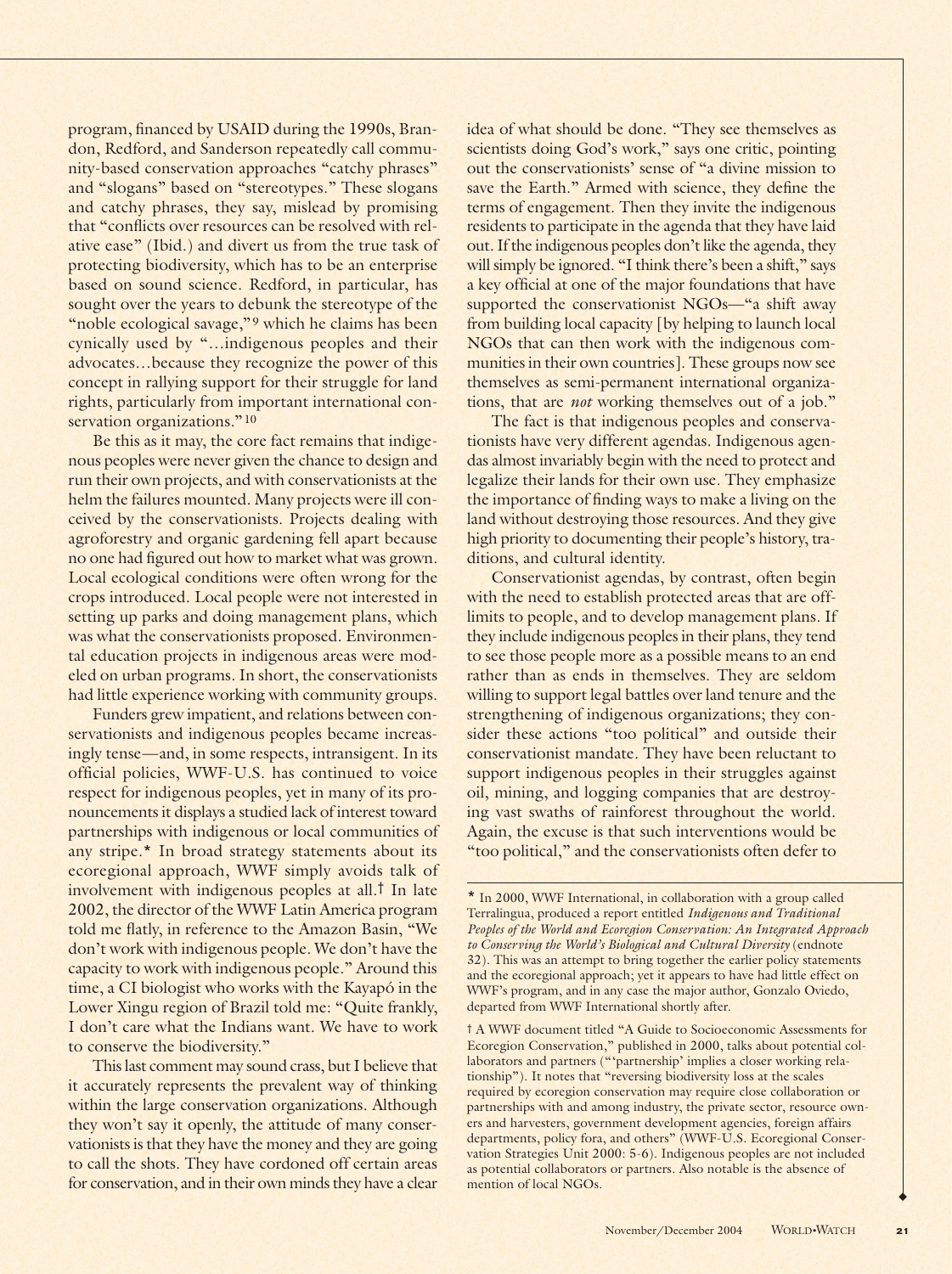national governments to handle those matters.

Beyond this pervasive reluctance, there is the difficulty of reconciling cultural differences between industrialized and indigenous ways of viewing the world, deliberating, negotiating, and making decisions. Andrew Chapeskie notes the difficulties faced by those seeking co-management schemes in the Canadian context:

*How should co-management arrangements be established for lands and waters where one set of relationships to land—the aboriginal—have been built around the normative values of equity, cooperation and reciprocity that is expressed in terms of local authority and common property access arrangements while the other set of relationships to land—those regulated by the state—have been built around the normative values of competition, exclusive rights to property/resources, and centralized management authority? These are challenging questions as much for aboriginal communities as they are for their non-aboriginal counterparts in Northwestern Ontario.*<sup>11</sup>

Establishing a relationship of trust across cultures, when people come to the table carrying different agendas and worldviews, requires patience and respect qualities that are hard to muster even in normal circumstances. The challenge grows exponentially more difficult when money intervenes and the relationship becomes glaringly asymmetrical, with virtually all of the money and power held by one side.

#### **THE MONEY**

Since 1990, there has been a sharp decline in the amount of money available for conservation programs overall. According to a recent assessment of the finances of the conservation sector, "between the mid-nineties

\* "Analysis of the finances of just three large conservation organizations—the U.S. branch of the World Wildlife Fund, Conservation International, and The Nature Conservancy—reveals that their combined revenues and expenditures (i.e., their investment in conservation) in the year 2002 were \$1.28 billion and \$804 million, respectively. This snapshot of NGO finances in the year 2002 is not an aberration but rather part of a continuing trend, evident since the mid-1990s, of increasing revenue, expenses and asset accumulation. The combined revenues of these three NGOs increased from \$635 million in 1998 to \$899 million in 1999 to \$965 million in 2000" (endnote 12).

† "Hotspots" are "areas featuring exceptional concentrations of endemic species and experiencing exceptional loss of habitat" (endnote 14).

‡ An ecoregion is a "large unit of land or water containing a geographically distinct assemblage of species, natural communities, and environmental conditions;" the Global 200 "is based on an analysis of all terrestrial regions and ocean basins of the earth, so the extent of the approach of the terrestrial region is equal to approximately 150 million  $km<sup>2</sup>$ ."

§ TNC has largely taken the ecoregion approach pioneered by WWF.

\*\* Example: "Ecoregions are the appropriate geographical unit for setting conservation goals; they represent an ambitious and visionary scale necessary for biodiversity conservation" (see endnote 16).

and the turn of the century, the amount of funds available for conservation [has] declined almost by 50 percent." At the same time, "the funding made available to the large NGOs [WWF, TNC, and CI] has *increased* [italics added] in both relative and absolute terms."<sup>12</sup>

Against the overall decline in conservation funding, the growth of the big NGOs has been accomplished in large part through an expansion of their fundraising reach into new areas, with a wide array of tactics. One recent estimate notes that the combined revenues of WWF, TNC, and CI in 2002 for work in the developing countries amounted to more than half of the approximately \$1.5 billion available for conservation in 2002; and the Big Three's investments in conservation in the developing world grew from roughly \$240 million in 1998 to close to \$490 million in 2002.\*13

The Big Three's fundraising covers virtually all of the bases: private foundations, bilateral and multilateral agencies, corporations, the U.S. government, and individuals (WWF even has a program called "Pennies for the Planet" that taps into children's piggy banks). The boom can be traced to a strategic shift. Whereas two decades ago the bulk of the Big Three's funding came from private foundations and individuals, it now flows more abundantly from bilateral and multilateral agencies and private corporations. The foundations and individual donors have by no means been abandoned, and still make up a large percentage of the total budgets. But the offerings of the new bilateral, multilateral, and corporate "partners," or "collaborators," as they are called by the conservation groups, have been added to the traditional sources—and those new offerings have been lavish.

This attraction of strong financial support in a weak economic environment has been accomplished in several ways. First, starting in the mid- to late 1990s, WWF, CI, and TNC all reformulated their mission statements to focus on what they term "large-scale conservation" approaches. The terms used differ—"hotspots"† for CI, "ecoregions" and "Global 200"‡ for WWF, "ecosystems" for TNC,§ and "living landscapes" for Wildlife Conservation Society (WCS)—but they are similar in that they are high off the ground and, as all of the NGOs note, they are "ambitious" and even "visionary."\*\* These are global approaches that are viewed as necessary to take on the huge global threats to ecosystems and species now being faced. As Myers and his colleagues wrote, "The traditional scattergun approach of much conservation activity, seeking to be many things to any threatened species, needs to be complemented by a 'silver bullet' strategy in the form of hotspots with their emphasis on cost-effective measures."14

The gist of the argument for this large-scale approach—one that is unquestionably appealing to those of us who try to see the world in more wholistic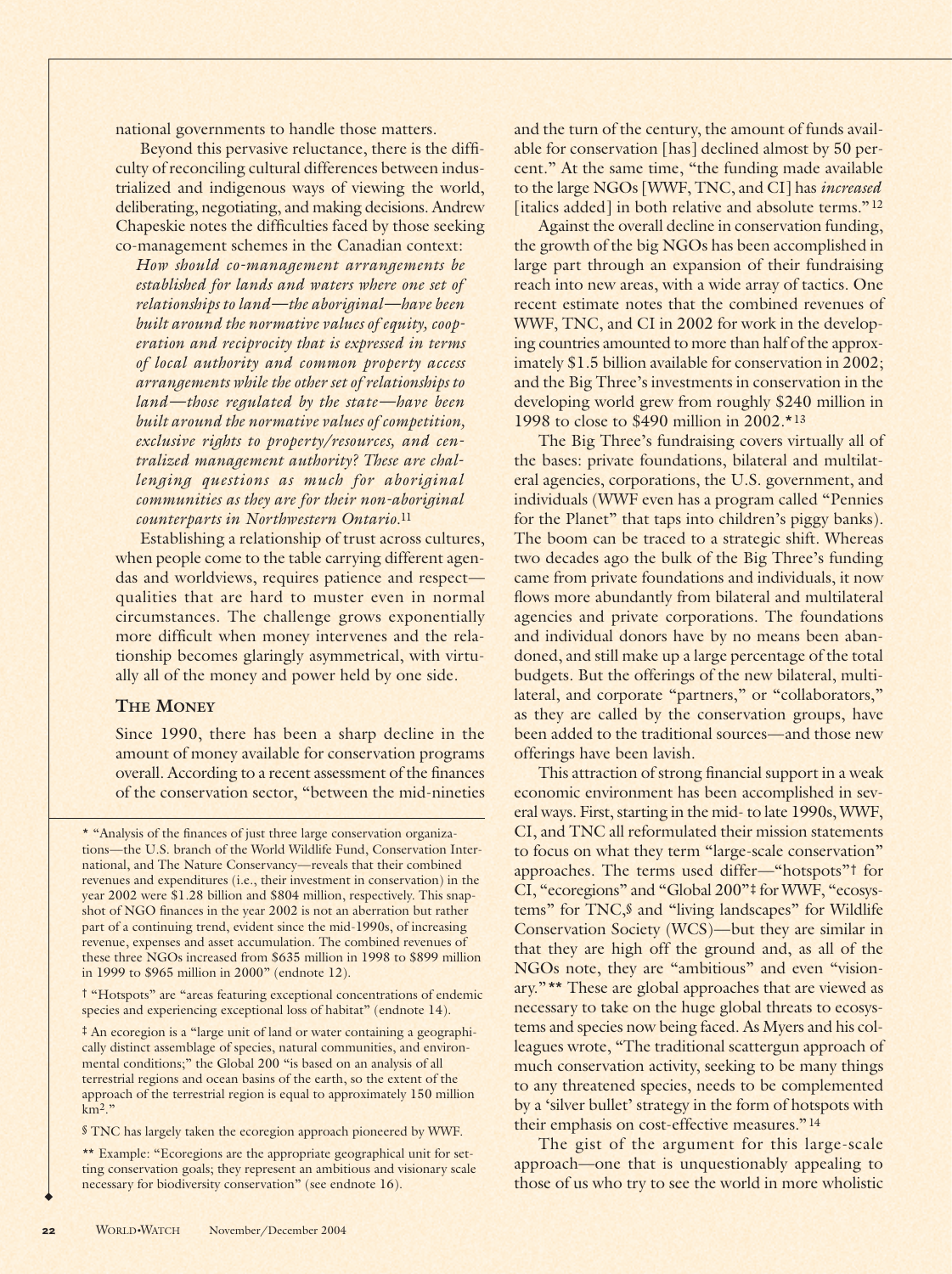

ways than have prevailed in the past—is that it's not just isolated ecosystems dotted about the landscape that are in danger; the entire world system of interconnected ecosystems is imperiled. In presentations to funding agencies, this pitch can be put on vivid and convincing display with GIS and satellite imagery—technology that was unavailable only a few years ago. And, as the argument goes, large-scale strategies can accomplish more for less money. Of course, large amounts of cash are needed to run them on the scale being proposed. In reference to CI's hotspot strategy, Myers and his colleagues suggest that \$500 million per year would be an appropriate amount for preserving 25 prime hotspots.15 The Big Three make it clear that among the thousands of organizations working to conserve the world's biodiversity, only *they* have the capacity to manage such large-scale schemes.

It's here that we come to two divergent interpretations of how the conservationist NGOs developed their large-scale approaches to conservation. Advocates within the NGOs maintain that these approaches are the end result of scientific processes based on biological—as opposed to social or political—criteria.\* Critics both outside and within the NGOs note that concepts such as "ecoregions," "hotspots," and "conservation landscapes" are little more that slick marketing tools—slogans and catch phrases, if we may borrow from Brandon, Redford, and Sanderson—and that the "science" part, given that it exists, is largely for decoration. Perhaps it is more accurate to say that these approaches are a mixture of the two; but the marketing angle is undeniably strong. A recent WWF document, for example, instructs: "Ecoregion conservation programmes should develop a bold, engaging, and ambitious vision for an ecoregion in order to set directions and arouse support. This vision should contain an inspirational message to motivate and engage stakeholders and partners." <sup>16</sup> Whatever we may think of the science, there is no doubt that the new focus on global conservation is profitable.

One of the largest and most talked-about grants in recent years has been the \$261.2 million donation from the Gordon & Betty Moore Foundation to CI for

<sup>\*</sup> CI: "The hotspots' boundaries have been determined by 'biological commonalities'" (endnote 14). WWF: "Ecoregions are defined in biological terms and, as such, are logical units for conserving biodiversity" (endnote 16). Social aspects do not figure in the calculus of WWF's ecoregions, except at the level of "threats," and they are introduced after the priority setting, based on biological criteria, has been completed.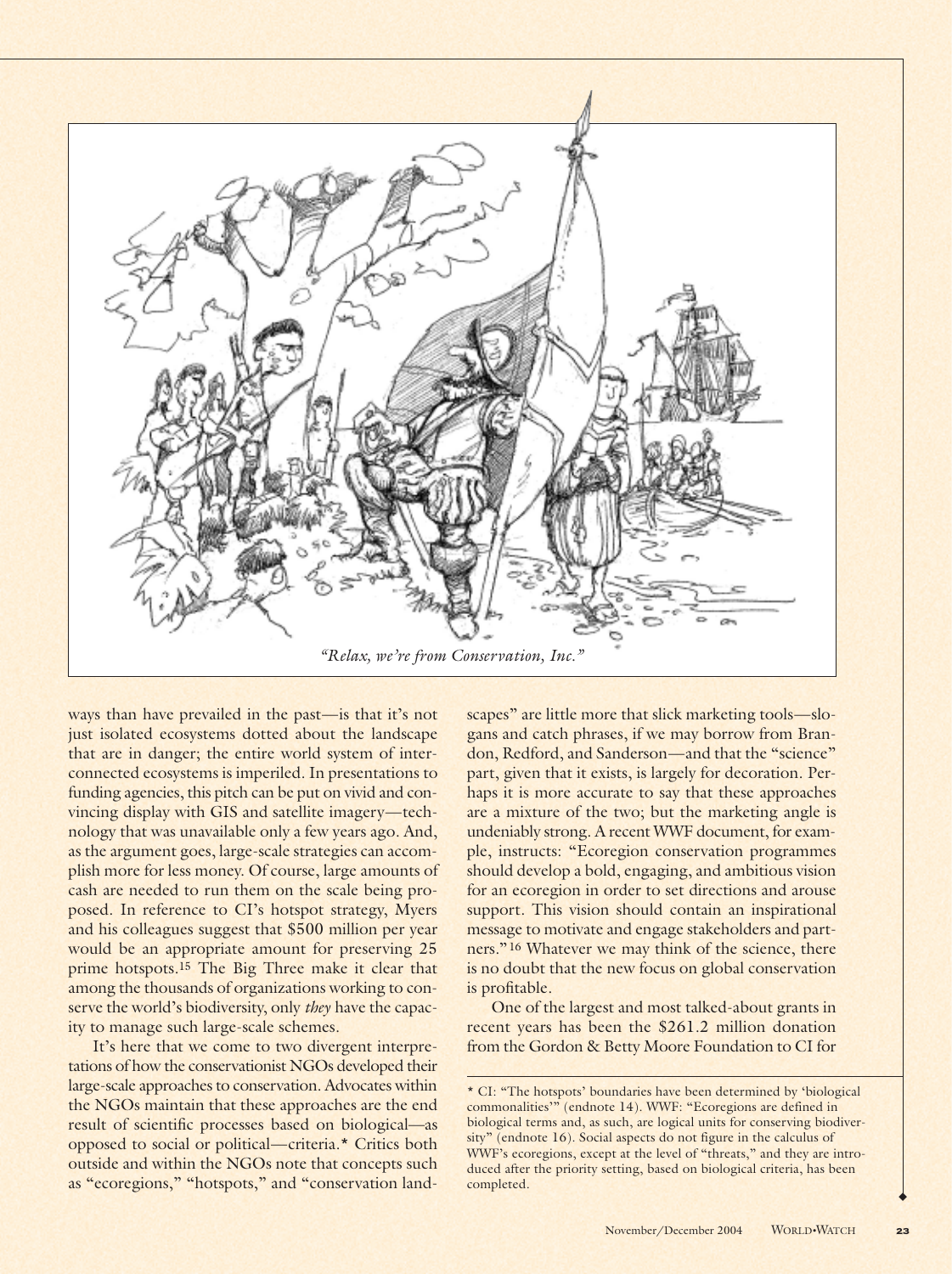conservation activities, with a focus on science, in "hotspots and tropical wilderness areas" around the world. Bringing together CI's Center for Biodiversity Conservation (\$121.2 million), Scientific Field Stations (\$40 million), and the Global Conservation fund (\$100 million), the project is defined in terms of large "conservation corridors," which the Moore Foundation defines as "networks of protected areas (national parks, reserves, etc.) and other areas under biodiversity friendly land uses that are big enough to sustain ecological and evolutionary processes." The Moore perspective continues, "Addressing biodiversity conservation at this larger geographic scale—establishing connectivity between individual parks and protected areas—increases conservation impact and enhances the prospects for individual species to be conserved over the long term."<sup>17</sup>

If the first means of increasing the flow of cash was to wow foundations with large-scale goals, a second tactic was to go after the bilateral and multilateral agencies. The Big Three eased slowly into these arrangements, often amid internal discussion and debate. WWF's relationship with USAID, which began in the early 1980s, is illustrative. In the late 1970s, as USAID was becoming increasingly interested in the environment, the conservationist NGOs realized that this could be a lucrative new source of support for their work. At first, WWF took relatively small amounts, never more than 50 percent of any project budget, and supplemented the new money with privately raised funds. It did not want to be caught up in USAID's political agendas or in the instability that comes with them. Yet gradually, according to a senior WWF official who was in the middle of these transactions at that time, the 50 percent rule began to erode. As budgets from other, privately funded, projects dried up, WWF started shifting funds from the USAID-supported projects to keep those projects alive. Larger amounts of USAID money flowed in to fill the hole left by the shifted funds, and before long there was a string of projects in which 80 to 90 percent of the budget was funded by USAID. "Then somewhere along the line we stopped asking questions," the official said. "We just eased into it. It's not clear where or when, but at some point we crossed the line and having entire projects and programs funded with government money was OK." Not to be outdone, the other large NGOs eagerly followed suit.

Despite initial misgivings, this strategy has paid off with the formation of a variety of joint ventures, co-operative agreements, and partnerships.\* Examples include the World Bank-WWF Global Forest Alliance, which was created in 1998 and currently works in 30 countries, and the Critical Ecosystems Partnership Fund (CEPF), a \$150 million initiative formed by CI, the World Bank, the Global Environmental Facility, the MacArthur Foundation, and the government of Japan.

From 1990 through 2001, USAID provided a total of roughly \$270 million to NGOs, universities, and private institutions for conservation activities.18 The lion's share of this amount destined for NGOs was harvested by WWF, which received approximately 45 percent of the available money.† A small yet significant portion of the total budget for conservation goes to just five other NGOs—CI, TNC, WCS, the African Wildlife Foundation (AWF), and Enterprise Works through the Agency's Global Conservation Program. The theory behind this arrangement is that these groups will re-grant a portion of the money they receive to local NGOs for their work. This may ease the paperwork load for USAID; but it also gives the six NGOs considerable power over the agendas of local groups to which it re-grants.

For example, there was USAID's support of PROARCA, a joint five-year project in Central America started in the mid-1990s. It had a budget of \$5 to \$6 million per year, with roughly \$1 million per year going to TNC, WWF, and the Rainforest Alliance. The project's aim was "to improve environmental management in the Mesoamerican Biological Corridor (CBM)"—which, in turn, was a project being run by the World Bank, with GEF money. The first phase entailed planning for the second "implementation" phase, which was approved in 2002 with a slightly higher yearly budget. While the bulk of the NGO component deals with large-scale activities at the policy level, it also contains a small grants fund that theoretically benefits local NGOs involved in biodiversity conservation.

A third strategy, which at first seemed fairly innocent, was to reach out more to the corporate sector. TNC and WWF have long been involved with private corporations, but by the mid-1990s the pace began increasing. At present, TNC has some *1,900* corporate sponsors, which in 2002 donated a total of \$225 million to the organization.<sup>19</sup> CI's website lists over 250 corporations, which donated approximately \$9 million to its operations in 2003. WWF's share is smaller, but it actively courts such support. In WWF's scheme, the highest category of corporate sponsor is "conservation partner," which consists of "multinational companies" that contribute major funding to WWF's global conservation work." "Independent research shows," we

<sup>\*</sup> In the early 1990s, WWF-U.S. began to tap into World Bank money and there were loud cries of protest from the international branch in Switzerland. This and other differences eventually culminated in a series of costly lawsuits and an eventual split between the International and U.S. offices. The panda symbol was re-claimed by the International branch and later licensed back to the U.S. branch.

<sup>†</sup> Approximately 22 percent of WWF's global income comes from governments and assistance agencies (endnote 16).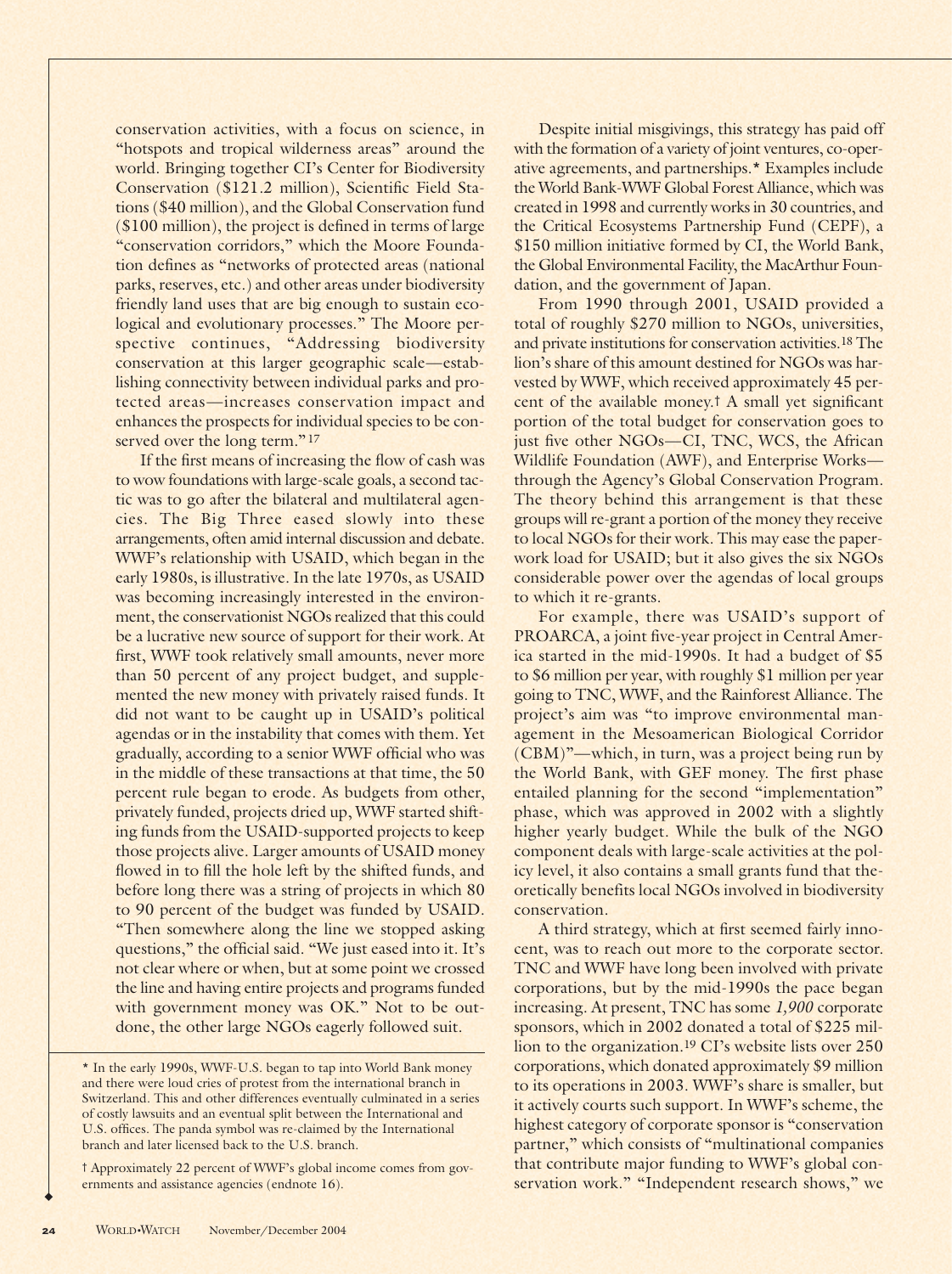are told, "that consumers have a high regard for a company that invests in its social and environmental responsibilities." WWF selects "the very best in corporate social responsibility and environmental best practice," but it also sees the need to "engage with companies that have a poor or mixed record on the environment where there is a real potential for positive change."20 Among the corporations channeling money to the three conservation NGOs are Chevron Texaco, ExxonMobil, Shell International, Weyerhauser, Monsanto, Dow Chemical, and Duke Energy.

#### **THE CONSEQUENCES**

All told, the new mixture of fundraising strategies, coupled with the intensity of the hunt for money, has made the largest conservation NGOs both rich and powerful. In the 1980s, many of us thought that this was an important goal. Conservation requires money, and it seemed clear to environmentalists that the leading environmental organizations needed far better funding to carry out the huge mission of saving the planet from ecological calamity. There may still be truth in this belief—the conservation groups have developed admirably ambitious plans—but their growth has also brought unforeseen complexities and contradictions.

One problem is that the larger the three NGOs have grown, the more dependent on large amounts of cash they have become. This has created a climate of intense—and not always beneficial—competition among them. The result has been a strong reluctance to partner with each other, or with anyone else. In dealings with smaller organizations, either they tend to use their sheer heft to press their agendas unilaterally or they exclude the smaller groups altogether. A common tactic is to create new organizations out of whole cloth in foreign countries, implanting local bodies as extensions of themselves. In dealings with each other, the large conservationist NGOs enter into contractual arrangements when they must—USAID's Central America program, for example, has a custom of setting up consortia of several organizations—yet in most cases they assiduously keep their distance and show great reluctance to share information. Thus, the USAIDfunded PROARCA program in Central America is a kind of shotgun marriage in which TNC and WWF (with the Rainforest Alliance affixed as a small appendage) were pressed into a collaborative relationship. From the start, WWF and TNC kept their distance from each other, maintaining two almost entirely separate programs, with minimal overlap. WWF concentrated on the coastal area, while TNC handled the protected areas of the interior.

Such insular behavior, often manifested in a ropingoff of real estate, has been common for years, yet it has been exacerbated as the conservation NGOs have grown in size and strength. It is generally recognized, for example, that CI has staked off Suriname and Guyana as its "territory"; TNC controls the BOSAWAS region of Nicaragua, and WCS guards the gate to the Bolivian Chaco. Territoriality even manifests itself within organizations. Initially, WWF U.S. had control over Tanzania but later moved aside and transferred responsibility to WWF International. During the mid-1980s, WWF divided the world into two parts, giving Latin America to the U.S. branch and the rest of the world to the international office (this division was short-lived). There are also occurrences of the most powerful NGOs trying to pressure foundations to deny entrance to rivals in claimed territory.

In the Petén region of Guatemala during the 1990s, all of the large NGOs had programs, yet they worked separately and there was intense competition for funds, which were considerable. Between 1990 and 2001, an estimated \$56.6 million flowed in for conservation and sustainable development from USAID (\$31.2 million), the Guatemalan government (\$15.3 million, largely from international agencies), and international NGOs (\$10.1 million).

It should be acknowledged that territoriality of this sort does serve the function of diminishing conflict. Were a number of competing NGOs to be given access to a single area, bidding wars for the favors of local groups and the bounty of donors could rapidly get out of hand, creating chaos. This occasionally happens, and the outcome is invariably disastrous for all unlucky enough to be involved.

On the other hand, cooperation is rare even when the groups share common goals. According to McShane, "Biodiversity conservation's devil is the competition for donor funding. We all know that successful biodiversity conservation requires money. Unfortunately, in the pursuit of funds, conservation organizations find themselves making claims based on little more than theory. This marketing of conservation approaches has resulted in a dogmatic debate, outwardly over how best to conserve the world's biodiversity, which is a necessary question, but behind the scenes over how to get the funds before someone else does, which is not."21

Another consequence of the recent bulking up of conservationist NGOs stems from the sources of their funding, and the conditions attached to it. The movement from dependence on private money to an income stream from bilateral and multilateral donors and corporations has meant that new interests—and restrictions—come into play. USAID, the World Bank, and the Global Environment Facility, for example, are diplomatic agencies that work closely with national governments. The conservationist NGOs are no longer able to openly oppose government corruption or inaction, which is often the primary cause of environmental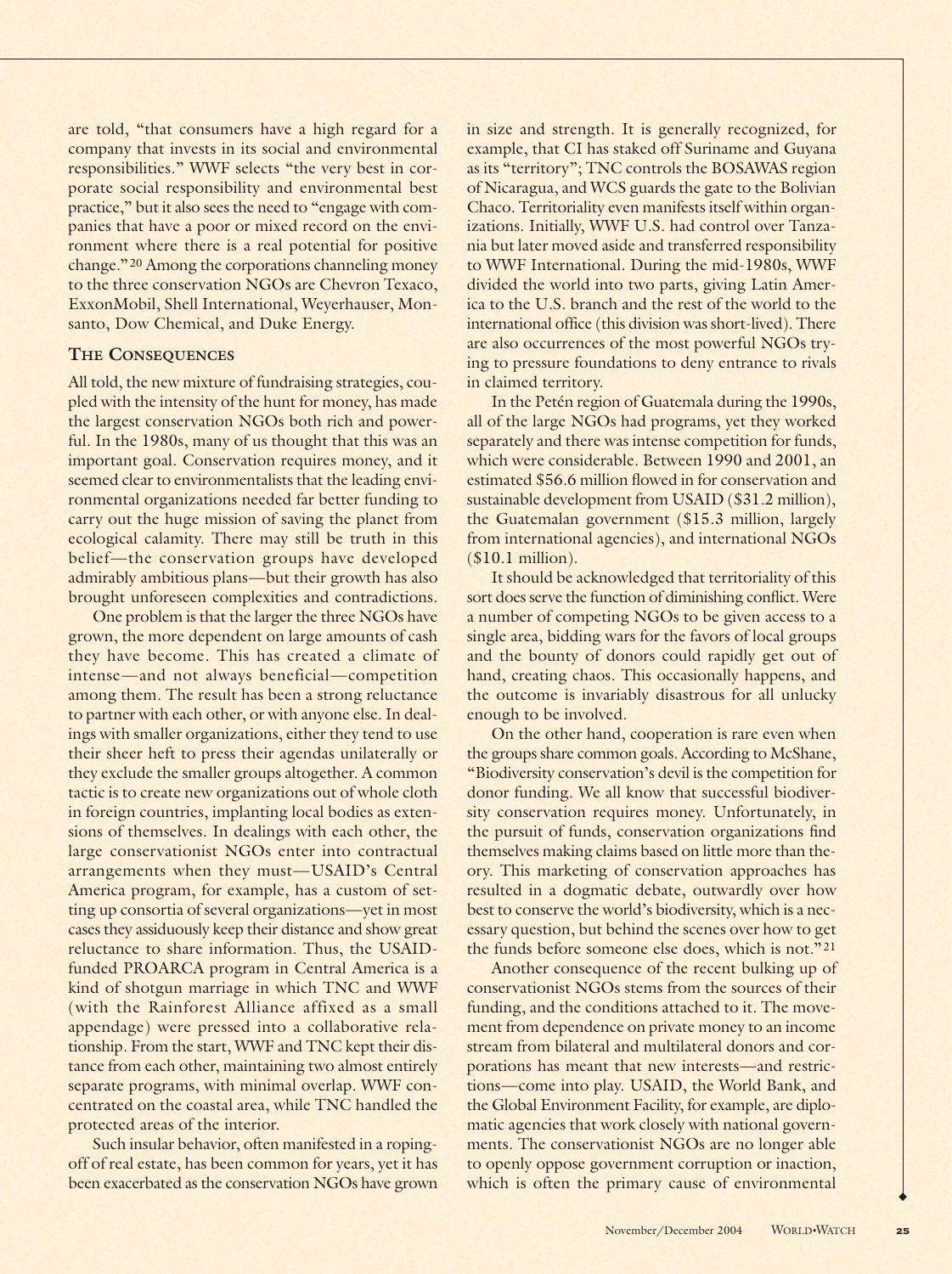degradation in countries of the Third World; government backing of extractive industries in fragile forest areas is one of the most common outcomes.22

Yet another consequence of increased funding from bilateral and multilateral donors is that the NGOs have become "gatekeepers" of external resources. The strategy of passing money through NGOs gives the donors considerable influence over the programs of the large NGOs, and this in turn gives the large NGOs influence over local NGOs, who must rely on re-granting through the large international NGOs. This results in two layers of controls: first those from the bilateral and multilateral donors, and second those from the international NGOs that do the re-granting. When funds finally trickle down to the local NGOs, they are often so tangled in strings that the locals have little room to carry out their own programs. In any case, these funds tend to be minimal; most stay with the large NGOs, never making it past the gate.\*

The situation is far worse for indigenous peoples, who are frequently in an adversarial relationship with their national governments over their lands and natural resources. National governments—and the U.S. government—have supported oil companies, miners, loggers, and pharmaceutical companies on indigenous lands, and in many of those countries (Bolivia, Peru, Ecuador, Guyana, Indonesia, and Papua New Guinea, among others) private concessions sanctioned by governments have provoked considerable violence. Each of the large conservation NGOs has close financial and political ties to the governments, bilateral and multilateral agencies, and multinational corporations operating throughout the Third World, and is reluctant to oppose them. This has given rise to the ironic observation that the large international NGOs are allying themselves with forces that are destroying the world's remaining ecosystems, while ignoring or even opposing those forces that are attempting to save them from destruction. Isn't it a bit odd that in 2003 Oxfam America supported an indigenous group in the Amazon Basin in its battle against the depredations of Chevron Texaco, while the large conservationist NGOs were providing this same company with a green fig leaf in exchange for financial aid? In last year's highly publicized series of articles about The Nature Conservancy, for example, *Washington Post* reporters Joe Stephens and David Ottaway note:

*The Conservancy's mission makes it reluctant to take positions on some leading environmental issues, including global warming and drilling in Alaska's Arctic National Wildlife Refuge. Corporations represented on the Conservancy's board and advisory council have lobbied nationally on the corporate side of the issues. A Conservancy official said the group avoids criticizing the environmental records of its corporate board members.*<sup>23</sup>

Reluctance to oppose harmful practices in foreign countries is even greater where the NGOs are largely out of sight of First World eyes and under the protection of governments that are unconcerned with protection of the environment. And here we have a contradiction. Since the mid- and late 1980s, indigenous peoples have received a good deal of support for a variety of causes, primarily from private foundations and a variety of European agencies. The Inter-American Foundation, a U.S. government agency, gave hundreds of grants to indigenous organizations during this period and gave a significant boost to the indigenous movement in Latin America. Conservation organizations and foundations with conservationist agendas supported indigenous peoples all through the 1990s for work on conservation and sustainable economic development. One result was that indigenous organizations became more empowered. But when they began using their newfound strength to defend their lands and resources, they ran head-on into private companies, governments, bilateral and multilateral agencies, and conservationists all standing shoulder to shoulder. Not only did the conservationist NGOs turn away from indigenous peoples; so did many of the private foundations, to avoid getting caught in the crossfire.

As the major conservationist NGOs have distanced themselves from indigenous and traditional peoples in recent years, the causes of this separation can be tracked to two particularly sticky problems. First, there is the problem of indigenous resistance, which sometimes takes a violent turn, to the activities of many of the NGOs' funding partners. For the NGOs, siding with indigenous peoples in their struggles or uprisings against those partners might seem financially unwise.

Second, there is the presumption that biological science should be the sole guiding principle for biodiversity conservation in protected natural areas. This notion has produced a running debate between those who do not see human inhabitants as a part of the ecological equation,24 and those who argue for partnerships and the inclusion of indigenous and traditional peoples in protected area plans, both on human rights grounds and for pragmatic ecological reasons.25

The Big Three NGOs are currently dominated, at least in their upper circles, by the second view. According to their critics, they have increasingly come to "view

<sup>\*</sup> Perhaps the most blatant example of this is with CI's Critical Ecosystems Partnership Fund (CEPF), which was set up to reach local NGOs. According to program guidelines, "only" 50 percent of CEPF's money is supposed to be granted directly to CI. Yet during the first two years of its Latin American program, CEPF granted \$6,915,865 out of a total of \$\$8,919,221—78 percent—to CI. Other groups, several of them CI clones, received a total of \$2,003,356, or 22 percent of the available money. (CEPF Annual Reports)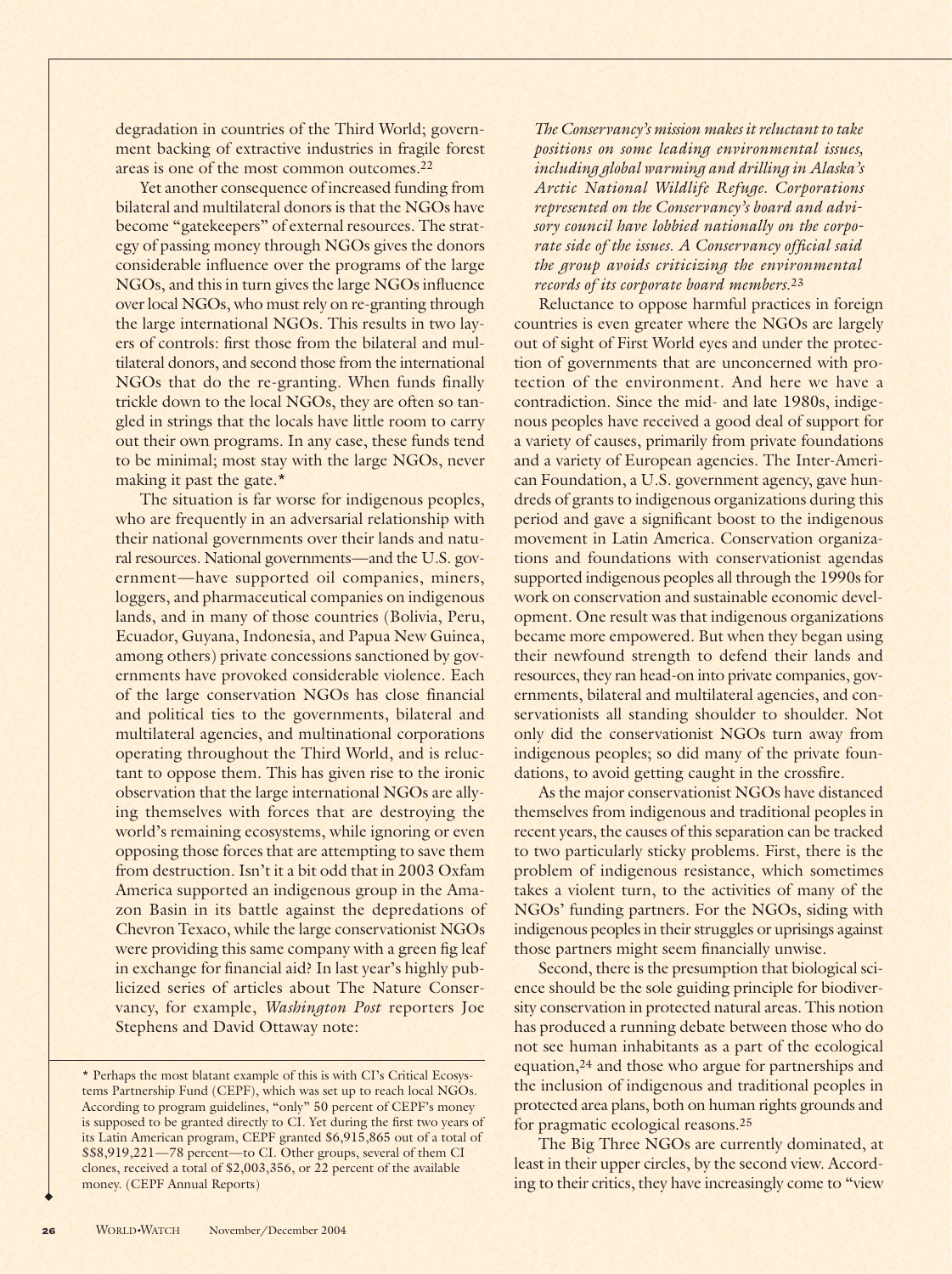

rural people as the enemies of nature, rather than as political actors who can form an environmental constituency…. By identifying indigenous and traditional peoples as obstacles to effective conservation, or by concluding that indigenous and other inhabited reserves are incompatible with 'real' conservation, the peoplefree park school impugns the critical conservation value of inhabited forest areas and ignores the role of forest peoples as constituencies for forest conservation."26

A suspicion often voiced by the conservationists is that once indigenous peoples are given tenure to their lands, there is no assurance that they will work to conserve their biodiversity. "What if, after we have helped them out, they suddenly decide to log their forests?" is a standard question.

Just as the once widely recognized possibilities for native stewardship have been largely dismissed, the terms "indigenous" and "traditional" have largely dropped out of the discourse of the large conservationist NGOs—replaced mainly by "marginalized" or "poor."27 (The more neutral terms "rural" and "local" have also spread more widely in the literature and are commonly used by both sides.) This linguistic shift robs the dignity of indigenous peoples. Who is interested in saving the culture of marginalized people? What is the value of the traditional ecological knowledge of the poor? People who are viewed as having no distinctive culture, assets, or historic claims to the land

they occupy end up being, in a very real sense, a people with no value.

In the last year or so, the large conservation NGOs have come to claim that what they do is conservation, not "poverty alleviation," which they seem to equate with any sort of work with indigenous or traditional peoples. Ever since their work with grassroots conservation and integrated conservation and development projects fell on the rocks, they have avoided involvements along these lines, including talk of co-management of protected areas and sustainable development or alternative livelihoods with indigenous peoples. In part, the NGOs have felt pressured by the bi- and multilateral donors to include poverty alleviation in their conservation programs, and some have tried to accommodate the donors with re-tooled language in their mission statements; yet the tendency among the large NGOs has been to set up a false dichotomy between poverty alleviation and conservation and say that they are not in the business of "social welfare."28

To be sure, the views of the large NGOs are not monolithic. While some of those at the top may dismiss work at the community level as scattershot and inconsequential, or even contrary to the goal of largescale biodiversity conservation, the picture at the field level is often quite different. WWF, for example, has a vigorous community forestry program that works on forest management, certification, and marketing in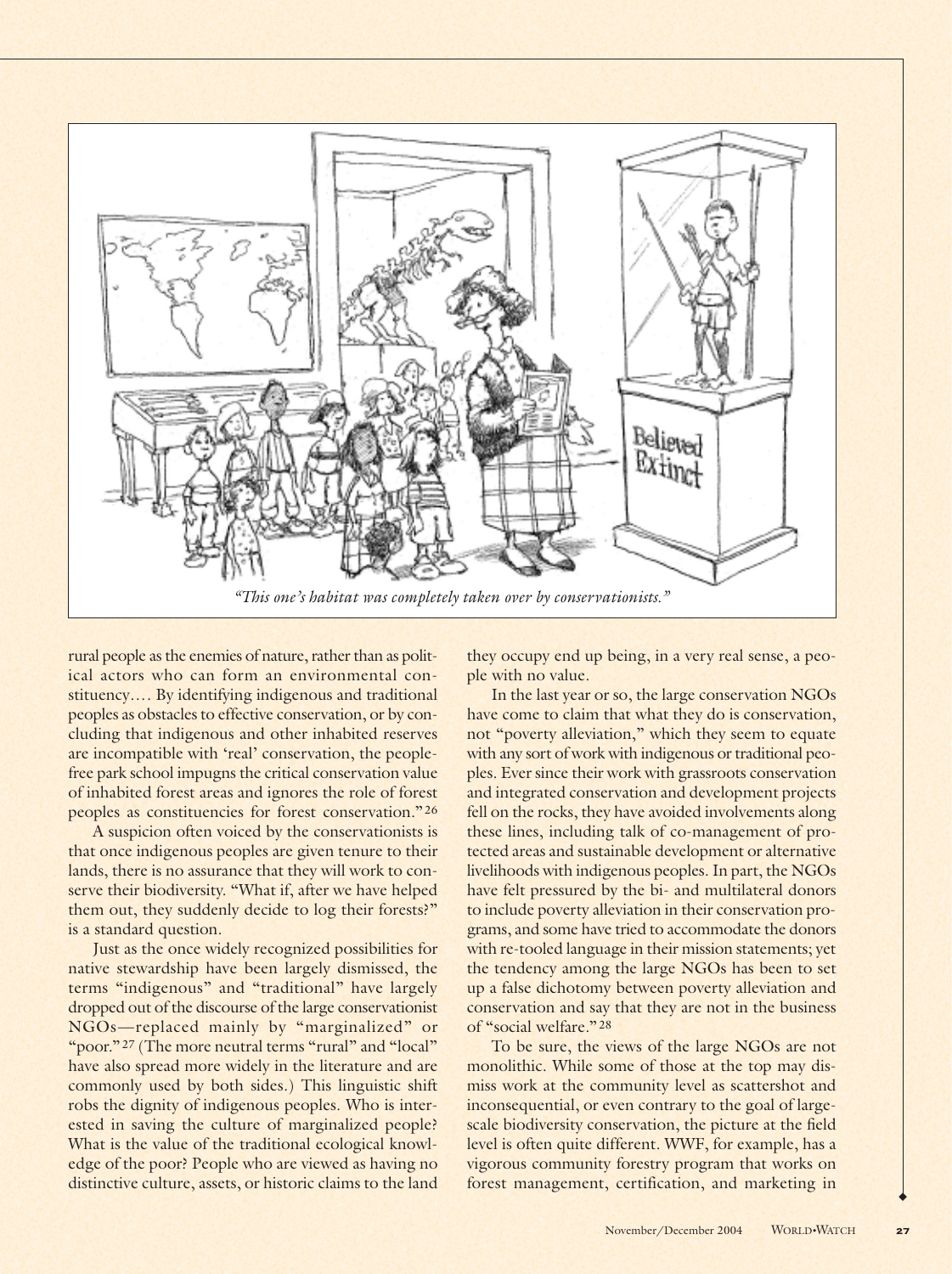Mexico, the Guatemalan Petén, the Honduran Mosquitia, the Atlantic Coast region of Nicaragua, and Madre de Dios in Peru. TNC field offices work with communities in Mexico, Guatemala, and indigenous regions of Brazil. CI is less engaged at this level, although it does have a small project with organic coffee farmers in Chiapas, Mexico. WCS's South American program is perhaps the best of the lot, with a strong focus on community-level conservation, co-management of protected areas with indigenous peoples, and sustainable community development. Its work with the Izoceño Guaraní in the Gran Chaco region of Bolivia is an exemplary example of mutual respect and smooth co-management of a protected area.

Unlike the brain trusts in the main offices, representatives in the field are not dealing with abstractions. Some have realized that they can accomplish little of value if they don't work in partnership with local people. Some have commented that they see their community work as their focus of attention and pay little heed to the global pronouncements coming from on high. Unfortunately, these field efforts are given little support in the home office, and as the drift from highlevel support for indigenous peoples continues, future financial backing may prove hard to find.

More particularly, we are seeing an evident split between the U.S. branch of WWF and the international branch in Switzerland. While talk of partnerships with indigenous and traditional peoples has dropped out of WWF U.S.'s policy statements regarding ecoregional conservation, it has not dropped out in the European office.29 An assessment of the field programs of the U.S. and International branches of WWF might yield an interesting comparison.

What can be said about the "increasing number of serious complaints" from the field reported in the Ford Foundation's internal investigation? Complaints against the activities of the Big Three conservation NGOs have now been heard from Mexico, Guatemala, Peru, Ecuador, Venezuela, Guyana, Suriname, Papua New Guinea, and the Congo Basin, among others. In one case, CI has been accused of bullying and riding roughshod over local NGOs and indigenous organizations in the Vilcabamba region of Peru. In another, its work in the Laguna del Tigre area of the Guatemalan Petén ended in a bitter fight over resources with the local NGO it had created—and with angry villagers setting the CI research station on fire. Yet, relatively little is yet known about whether such abuses are pervasive or aberrations. No thorough, independent evaluation of these

situations has as yet been carried out, and it is often difficult to distinguish fact from fiction. But in any case, perhaps the most central investigation should focus not so much on particular failures in the field as on the large NGOs' recent inclination to withdraw from working with indigenous and traditional peoples at all.

#### **WHERE IS ALL THIS HEADED?**

Shortly after the Ford Foundation's "Study on Critical New Conservation Issues in the Global South" got under way, two board members—Yolanda Kakabadse, president of the IUCN, and Kathryn Fuller, president of WWF—reviewed the study's work plan. They concluded that the studies of the two consultants, which no one at Ford had yet seen, should not become public—and, in fact, should not even be officially turned in to the Ford Foundation. They recommended that the studies be embargoed, and this indeed happened, at least for a time. Ford officials received a verbal briefing, and finally saw the full studies, but the studies were never made public. News of this chain of events rapidly leaked out and was widely disseminated among foundations and NGOs—causing a furor about which the larger public heard very little.

On April 20, 2004, WWF convened a meeting of representatives from the big international NGOs— WWF, TNC, CI, IUCN, and WCS—for a full-day session with the foundation representatives who had brought the issue to the fore in South Dakota, 10 months earlier. The Big Three presidents—Kathryn Fuller of WWF, Peter Seligman of CI, and Steven McCormick of TNC—all came, together with some of their technical people. No indigenous representatives were present.\*

Beyond a bland summary document, nothing has been shared publicly from this gathering, but it is possible to piece together impressions from several accounts. Initially, the NGO people were somewhat defensive, but were unapologetic. The foundation representatives spent the morning voicing their concerns, and the NGOs responded that their primary mission was conservation, not "poverty alleviation"—which in many minds is equated with working with local communities. They denied insensitivity to traditional or indigenous peoples and cited their programs in "capacity building." But for the most part, the NGOs gave little ground.

One foundation representative brought up the fact that multinational companies were extracting natural resources and destroying ecosystems in fragile forest areas, and that indigenous peoples were fighting these companies while the conservationists who were working there stood by in silence. This representative noted that the NGOs usually sided with the companies, especially when the companies were corporate sponsors to the NGOs. The NGOs responded that they didn't

<sup>\*</sup> Several people explained that this was simply meant to be an "internal" meeting between donors and NGOs, a first cut to chart future directions. Beyond this, several people noted that they had no idea of which "representative" indigenous people who could.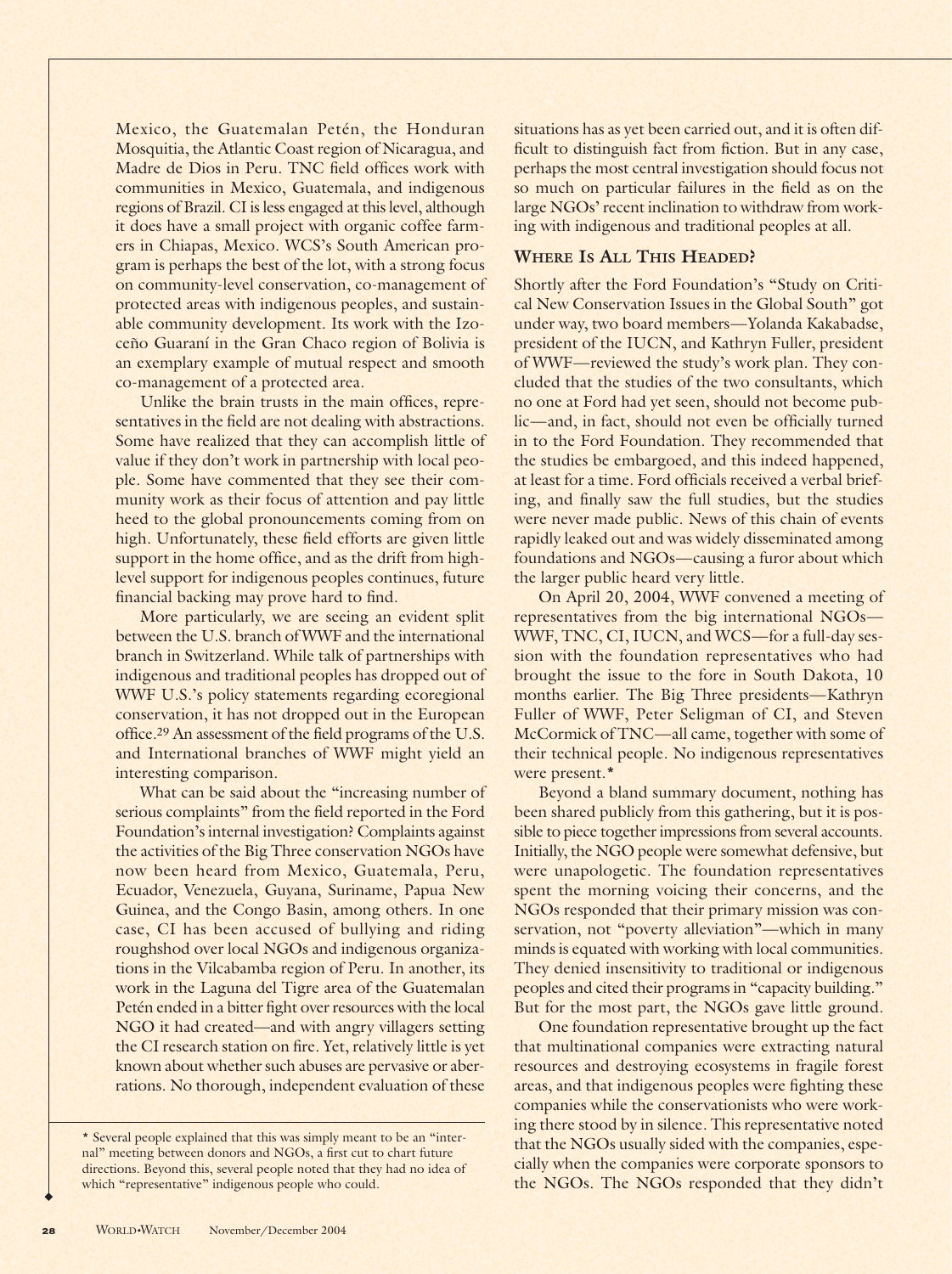want to intervene—that they wanted to remain apolitical. In any case, they said, these were matters for national governments to handle.

In the afternoon session of the meeting, the NGOs again defended their work and one of the officials even turned a bit testy, as if to say "Who do you think you are, to question us? Perhaps you should examine yourselves." As one participant put it, some NGO representatives "pushed back," accusing the foundation people of having their ears bent by "activist NGOs" and not getting their facts straight. On the whole, they were aggressive within the bounds of politeness—they didn't want to bite down too hard on one of the hands that feeds them, suggested one participant, although the foundation hand has shrunk in size as new and larger hands have appeared.

In the end, it was decided that some studies of the situation in the field had to be done. The details of which sites would be chosen, who would do them, how they would be carried out, and under whose supervision, were to be worked out later. Another meeting would follow, perhaps with a larger group including some indigenous and traditional representatives. A couple of participants on the foundation side came out of the meeting saying that the NGOs "simply don't get it. They don't understand." Several said that the NGOs see the whole matter as an image problem, not anything involving substance.

In June 2004, a year after the issue was first raised in an after-dinner gathering, the Consultative Group on Biodiversity convened again—this time in Minnesota, on the shore of Lake Superior. More discussions ensued, among the same representatives who had raised the issue in 2003 and several new interested people, but the conference agenda involved other topics and discussion of the conservation NGO problem was fragmented and inconclusive. As one participant put it, they went around and around and around, without resolving anything.

Overriding the conversation has been a sense that this is a delicate issue in very uncertain and difficult times. Some of the actions taken by indigenous groups to resist the depredations of extractive industries, for example, have been likened to the actions of terrorists. The delicacy of the issue has resulted in a reluctance to move forward with anything. Moreover, the foundations themselves have recently had their operations put under a spotlight. Some foundations are being criticized for lavish spending on their upper management staff and trustees, for support of partisan political agendas (and even allegedly terrorist organizations), and for cronyism and conflicts of interest.<sup>30</sup> The Ford Foundation, specifically, is being investigated by a congressional committee for some of its funding with groups in the Near East, and is maintaining a low profile. And the

large conservation NGOs have been the subjects of scrutiny on other fronts, quite aside from their abandonment of indigenous partnerships. In 2002, TNC was attacked and seriously wounded in a series of articles in the *Washington Post* that exposed questionable practices in the organization's management. The group is currently being probed by Congress and audited by the IRS. This has caused TNC's colleagues to hunker down and avoid controversy (and the media). At this point, nobody wants any new embarrassments dredged up for public inspection. How, then, can the issue be raised and honestly addressed without turning the process into a spectacle?

#### **CONCLUSION**

The challenges of biodiversity conservation are among the world's most difficult, especially in the southern latitudes. Alien languages and cultures, impenetrable political systems, and high-stakes greed and corruption converge with the rising pressures of population growth and development to create situations that often seem insurmountable. Project work in the field is arduous—marked by progress one day and setbacks the next. Misunderstandings and conflicts of interest and long periods of stagnation—seem to be the rule. Often, it is difficult to know whether one is making real progress or not.

Take the case of Chiapas, Mexico. Here, CI has a strong presence and has been accused in the local press of trying to enlist the Mexican military to expel peasant families from the Lacandon Forest, of bioprospecting for international corporations, and of flying planes over the Mayan Forest region with USAID support and giving the information thus obtained to the U.S. and Mexican governments. Pieces of this picture—such as the fact that CI has corporate ties—are well substantiated. Others such as CI buying up land for bioprospecting—appear to be greatly exaggerated. Still others—such as the overflights, which are indeed taking place—would be acceptable in most areas of the world other than Chiapas, where an active guerrilla movement is ensconced and the Mexican military has a strong presence. David Bray, one of the people originally enlisted by the Ford Foundation to investigate the alleged abuses, notes that this region "is probably the most politicized and difficult working environment for conservation and development in Mexico."31 Precisely what is going on in Chiapas is difficult to sort out, and CI's role in the drama, whether positive, negative, or otherwise, is far from clear.

None of this is easy, but one thing that seems clear to many of us who have worked in the field is that if we are to make any headway, cooperation among groups and sectors is crucial. There are still some among us who strongly believe that conservation cannot be effective unless the residents of the area to be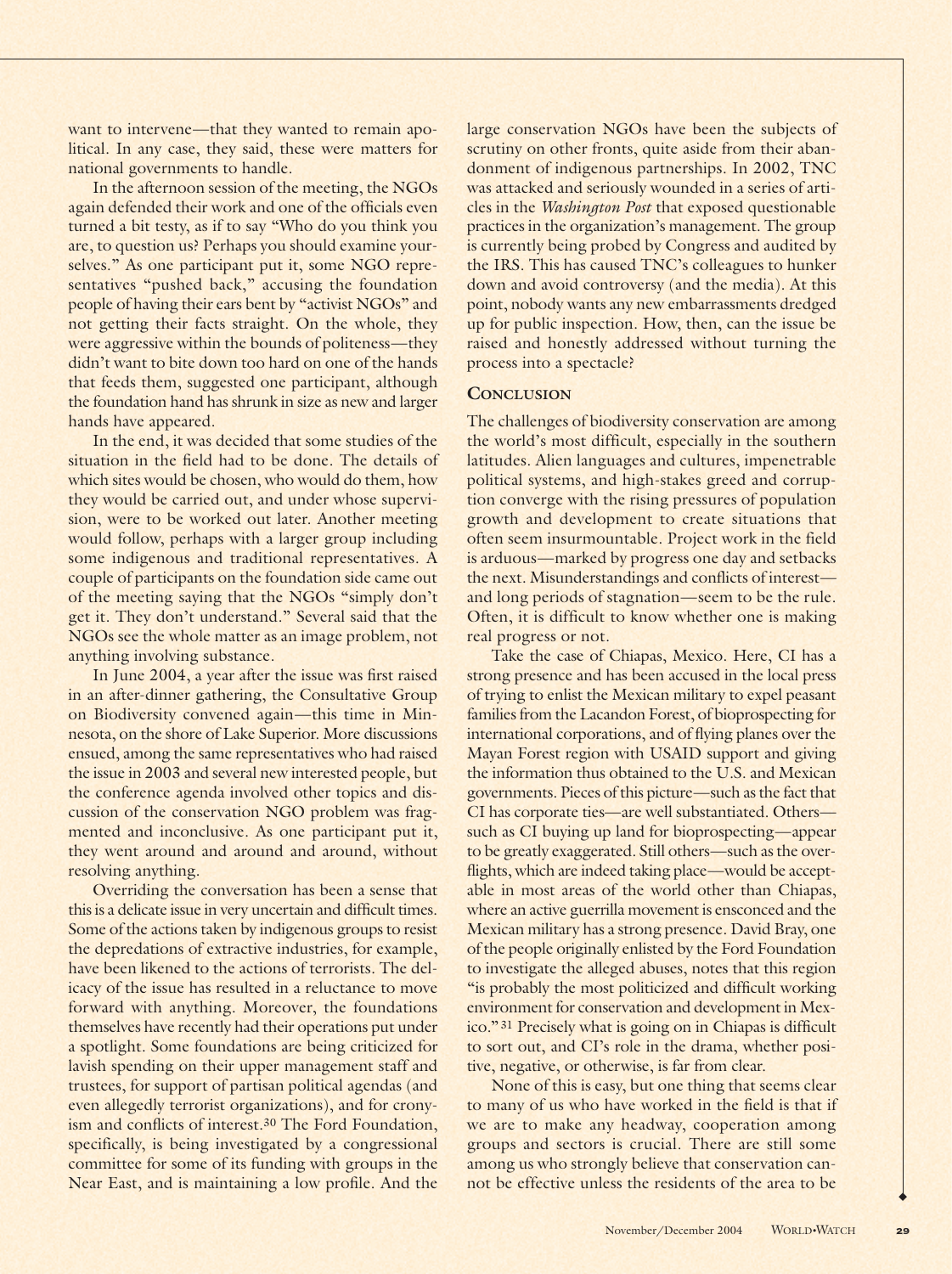conserved are thoroughly involved. This is not solely a matter of social justice, which must in any case be a strong component of all conservation work. It is also a matter of pragmatism. Indigenous peoples live in most of the ecosystems that conservationists are so anxious to preserve. Often they are responsible for the relatively intact state of those ecosystems, and they are without doubt preferable to the most common alternatives logging, oil drilling, cattle ranching, and large-scale industrial agriculture—that are destroying ever larger tracts of forest throughout the tropical latitudes. Forming partnerships and collaborative alliances between indigenous and traditional peoples and conservationists is no easy task, but it would seem to be one of the most effective ways to save the increasingly threadbare ecosystems that still exist.

Yet, cooperation by the large conservationist NGOs, both among themselves and with other, smaller groups, including indigenous and traditional peoples, has lost ground over the past decade, only to be replaced by often intense competition, largely over money. NGOs entrusted with the enormous responsibility of defending the planet's natural ecosystems against the encroachment of the modern world in its most destructive manifestations have increasingly partnered with—and become dependent on—many of the corporations and governments that are most aggressively making this encroachment.

Within weeks after the Minnesota meeting at which the foundation people went "around and around," the Ford Foundation received two proposals that would ostensibly move the debate forward. One came from the IUCN, the other from WWF. The IUCN project would facilitate a series of meetings culminating in an "open dialogue session" at the World Conservation Congress to be held this November in Bangkok. The WWF project would evaluate existing WWF community-based natural resource projects via interviews over a three-month period, then produce new manuals and training programs. Ford had been negotiating with WWF on its proposal for some months, and the final version was presented in August 2004. The IUCN proposal, likewise, was submitted in August. Both were approved that same month.

For those who have been concerned about the drift of the conservation NGOs, this rapid response was simultaneously encouraging and dismaying. On one hand, Ford was showing positive interest in continuing its examination of the relations between indigenous and traditional peoples and the large NGOs, and in reconciling conservation with human communities. But the haste of the Ford response was disconcerting, as was the direction it took. Both of the grants went to large conservation NGOs, which meant they'd be administered by some of the very people whose practices were

being questioned. No similar grant to indigenous organizations, or organizations that work closely with indigenous peoples, was in the works. It was argued, quite rightly, that no indigenous group had come forward with a proposal; but then, no indigenous people had been invited to any of the discussions.

There were also concerns about the fact that both of the contracted NGOs are run by Ford Foundation board members—Yolanda Kakabadse, IUCN's president, and Kathryn Fuller, WWF's president (Fuller is the board chairperson). It was common knowledge (confirmed for me by people who were closely involved) that these were the two people who had kept the initial Ford studies from public view. The IUCN proposal notes that Kakabadse will be "personally presiding over the dialogue sessions." The WWF project is limited to studies of WWF's programs and will be carried out by WWF personnel, for use by WWF.

I fully agree that more study of conservation programs in the field is needed. It has been the case for some time that the large conservationists are not accountable to anyone, and that far too little is known about what is really happening in the field. In particular, we don't know whether the large-scale, science-based programs that appeal so much to funders are really achieving conservation goals. We also have little sense of what works and what doesn't work in what circumstances. And we don't know what to make of the charges and countercharges—the claims of success and rumors of abuse that emanate from the backlands on a regular basis. One reason for the lack of clear information is the role of the Big Three's marketing and fundraising arms in "packaging" field reports and data, a tactic that encourages the exaggeration of successes and downplaying or nonrecognition of questionable results. The suggestion that the IUCN and WWF—or any of the other large conservation NGOs, for that matter—should now lead a search for reliable new information strikes some as a fox-guarding-the-henhouse solution.

What's needed now is a series of independent, non-partisan, thorough, and fairly objective evaluations that answer key questions the NGOs can't credibly answer. These evaluations should be undertaken by nonhierarchical teams representing the various sectors—indigenous peoples, local communities, national NGOs, government agencies, and donors, including bilateral and multilateral donors (whose influence is enormous) and private corporations (which have been largely silent)—and should be prosecuted in the spirit of seeking information and insights, not justifying existing programs. Together, these stakeholders need to pursue the kind of open, public discussion that can lead towards the creation of conservation programs that are responsive to the needs of *both* biological and human diversity worldwide.